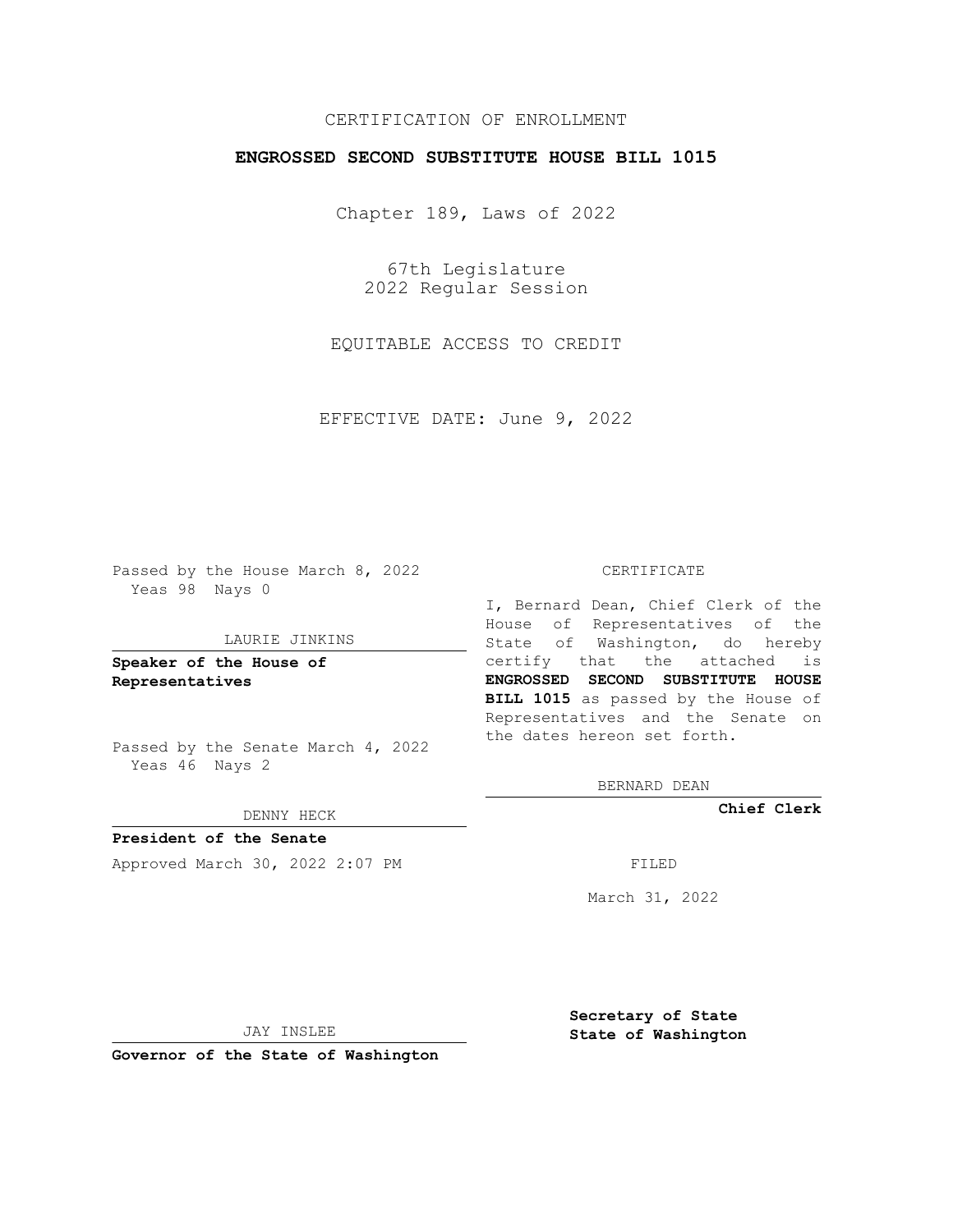### **ENGROSSED SECOND SUBSTITUTE HOUSE BILL 1015**

AS AMENDED BY THE SENATE

Passed Legislature - 2022 Regular Session

# **State of Washington 67th Legislature 2021 Regular Session**

By House Finance (originally sponsored by Representatives Maycumber, Chapman, Tharinger, Graham, Santos, and Macri)

READ FIRST TIME 02/19/21.

 AN ACT Relating to creating the Washington equitable access to credit act; adding a new section to chapter 82.04 RCW; adding a new chapter to Title 43 RCW; creating a new section; and providing 4 expiration dates.

BE IT ENACTED BY THE LEGISLATURE OF THE STATE OF WASHINGTON:

 NEW SECTION. **Sec. 1.** This chapter may be known and cited as the Washington equitable access to credit act.

 NEW SECTION. **Sec. 2.** A new section is added to chapter 82.04 9 RCW to read as follows:

 (1) Subject to the limitations in this section, a credit is allowed against the tax imposed under this chapter for contributions made by a person to the equitable access to credit program created in chapter 43.--- RCW (the new chapter created in section 6 of this 14 act).

 (2)(a) The person must make the contribution before claiming a credit authorized under this section. The credit may be used against any tax due under this chapter. The amount of the credit claimed for a reporting period may not exceed the tax otherwise due under this chapter for that reporting period. No person may claim more than \$1,000,000 of credit in any calendar year, including credit carried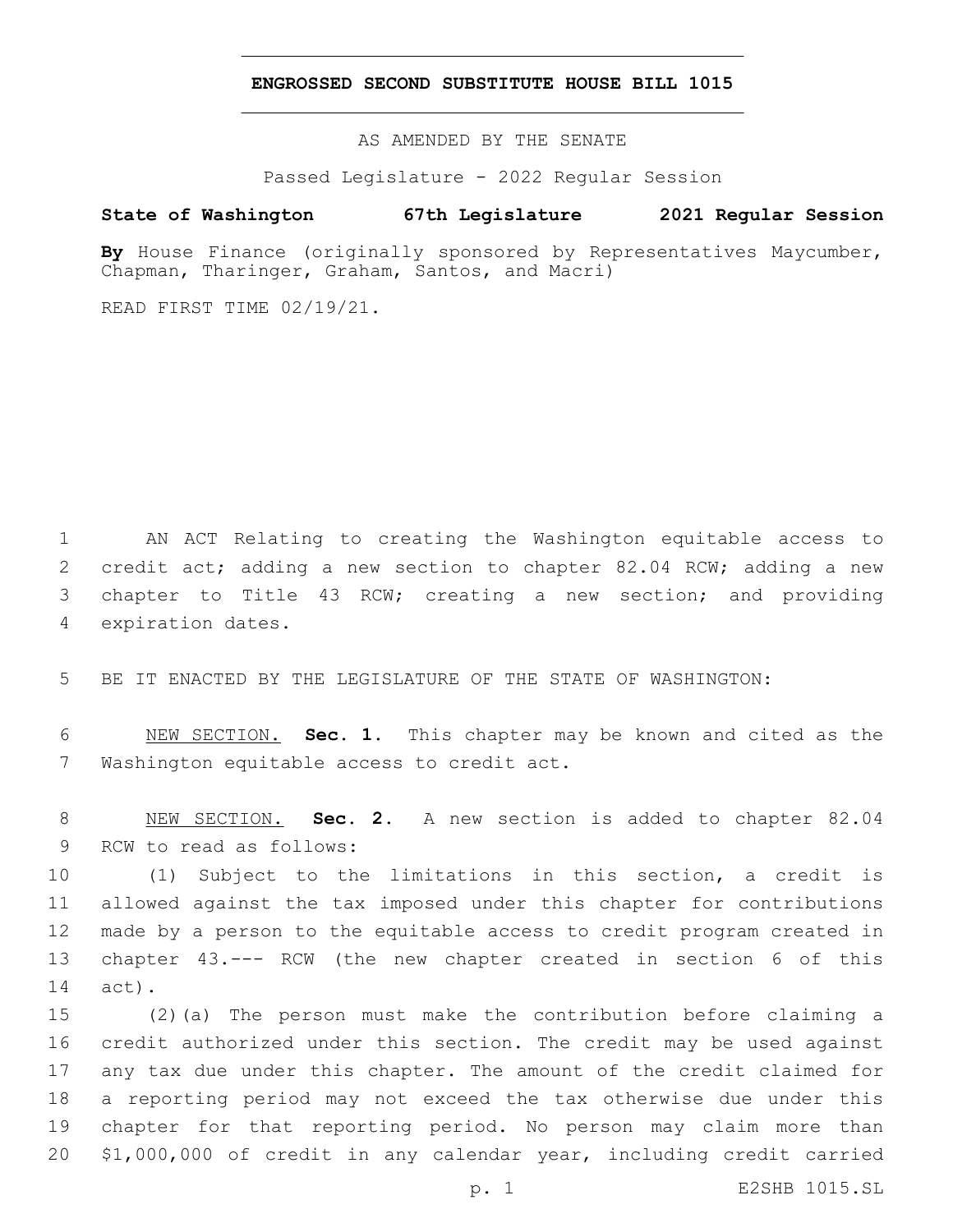over from a previous calendar year. No refunds may be granted for any 2 unused credits.

 (b) Any amount of tax credit otherwise allowable under this section not claimed by the person in any calendar year may be carried forward and claimed against a person's tax liability for the next succeeding calendar year; and any credit not used in that next succeeding calendar year may be carried forward and claimed against the person's tax liability for the second succeeding calendar year, but may not be carried over for any calendar year thereafter.

 (3) Credits are available on a first-in-time basis. The department must disallow any credits, or portions thereof, that would cause the total amount of credits claimed under this section for any calendar year to exceed \$8,000,000. If this limitation is reached, the department must notify the department of commerce that the annual statewide limit has been met. In addition, the department must provide written notice to any person who has claimed tax credits in excess of the limitation in this subsection. The notice must indicate the amount of tax due and provide the tax be paid within 30 days from the date of the notice. The department may not assess penalties and interest as provided in chapter 82.32 RCW on the amount due in the initial notice if the amount due is paid by the due date specified in 22 the notice, or any extension thereof.

 (4) To claim a credit under this section, a person must electronically file with the department all returns, forms, and any other information required by the department, in an electronic format 26 as provided or approved by the department. Any return, form, or information required to be filed in an electronic format under this section is not filed until received by the department in electronic format. As used in this subsection, "returns" has the same meaning as 30 "return" in RCW 82.32.050.

 (5) No application is necessary for the tax credit. The person must keep records necessary for the department to verify eligibility 33 under this section.

 (6) The equitable access to credit program must provide to the department, upon request, such information as may be needed to verify eligibility for credit under this section, including information 37 regarding contributions received by the program.

 (7) The maximum credit that may be earned for each calendar year under this section for a person is limited to the lesser of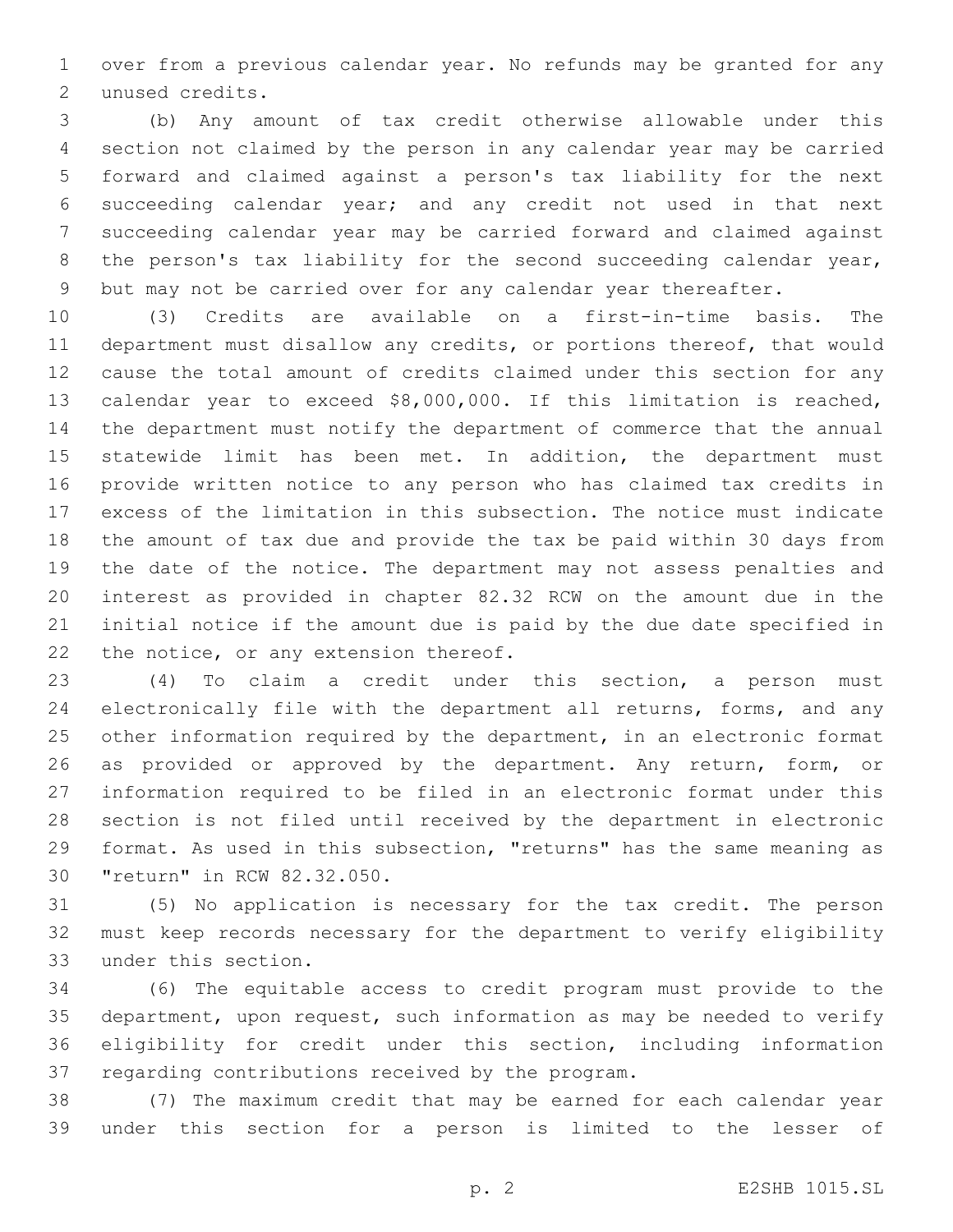\$1,000,000 or an amount equal to 100 percent of the contributions made by the person to the equitable access to credit program.

 (8) No credit may be earned for contributions made on or after June 30, 2027. Credits may be claimed as provided in subsections (2) through (4) of this section; however, credits may not be claimed 6 prior to January 1, 2023.

 (9) For the purposes of this section, "equitable access to credit program" means a program established within the department of 9 commerce pursuant to section 3 of this act.

 (10) The provisions of chapter 82.32 RCW apply to the 11 administration of this section.

12 (11) This section expires July 1, 2027.

 NEW SECTION. **Sec. 3.** (1) Subject to appropriation, the department of commerce shall create and operate the equitable access to credit program. The purpose of the equitable access to credit program is to award grants to qualified lending institutions, using funds generated by business and occupation tax credits created in section 2 of this act, for the purpose of providing access to credit for historically underserved communities. The equitable access to credit program must be governed by the provisions of this chapter and by any guidelines developed and rules adopted by the department of commerce pursuant to this chapter.

 (2) The following requirements apply to the operation of the 24 equitable access to credit program:

 (a) No more than 25 percent of all grants awarded in any calendar 26 year may be awarded to the same grant recipient;

 (b) Up to 20 percent of an individual grant award may be used by the grant recipient to fund a loan loss reserve, technical assistance, and/or small business training programs;

 (c) At least 65 percent of the value of all grants awarded in any calendar year must be provided for native community development financial institution grantees or grantees to provide services or invest, or both, in rural counties as defined in RCW 82.14.370; and

 (d) Beginning in fiscal year 2022, up to five percent of the program revenues may be used for all agencies' staffing and other administrative costs related to the implementation of this act. In the event that the statewide limit in section 2(3) of this act is not reached, the percentage used for administration may be increased as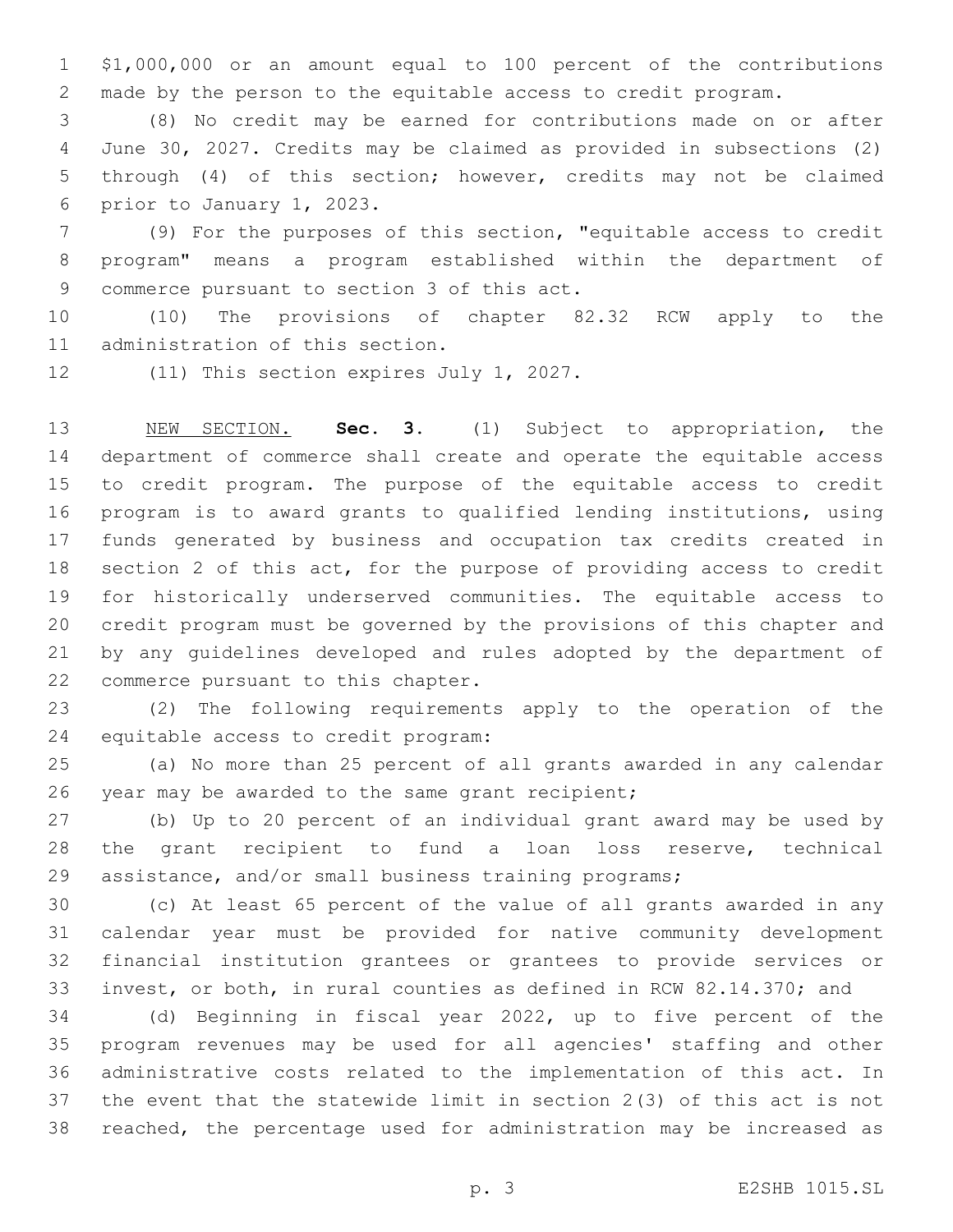necessary to maintain normal staffing operations, not to exceed 10 2 percent. (3) In order to receive a grant award under the equitable access to credit program, a qualified lending institution must: (a) Be recognized by the United States department of the treasury as:6 (i) An emerging community development financial institution; or (ii) A certified community development financial institution; (b) Match any grant awarded by the equitable access to credit 10 program on: (i) At least a five percent basis, if the institution is recognized by the United States department of the treasury as an emerging community development financial institution; (ii) At least a 10 percent basis, if the institution: (A) Is recognized by the United States department of the treasury as a certified community development financial institution; and (B) Has net assets of fewer than \$3,000,000 at the time of the 18 grant application; or (iii) At least a 25 percent basis, if the institution: (A) Is recognized by the United States department of the treasury as a certified emerging community development financial institution; and (B) Has net assets of \$3,000,000 or more at the time of the grant 24 application; (c) Be registered as a nonprofit organization exempt from taxation under Title 26 U.S.C. Sec. 501(c)(3) of the federal internal revenue code of 1986, as amended, as of the effective date of this 28 section; and (d) Demonstrate a history of lending in Washington. (4) The director must appoint members to an advisory board that will assist the department in ranking applications for the grants. The department is encouraged to seek representation from members with

 relevant expertise, including those from the banking industry familiar with community development financial institutions, rural economic development professionals, local government representatives, and representatives from federally recognized Indian tribes. The department shall seek, to the greatest extent possible, a fair 38 geographic balance.

 (5)(a) The following criteria must be considered in ranking applications:40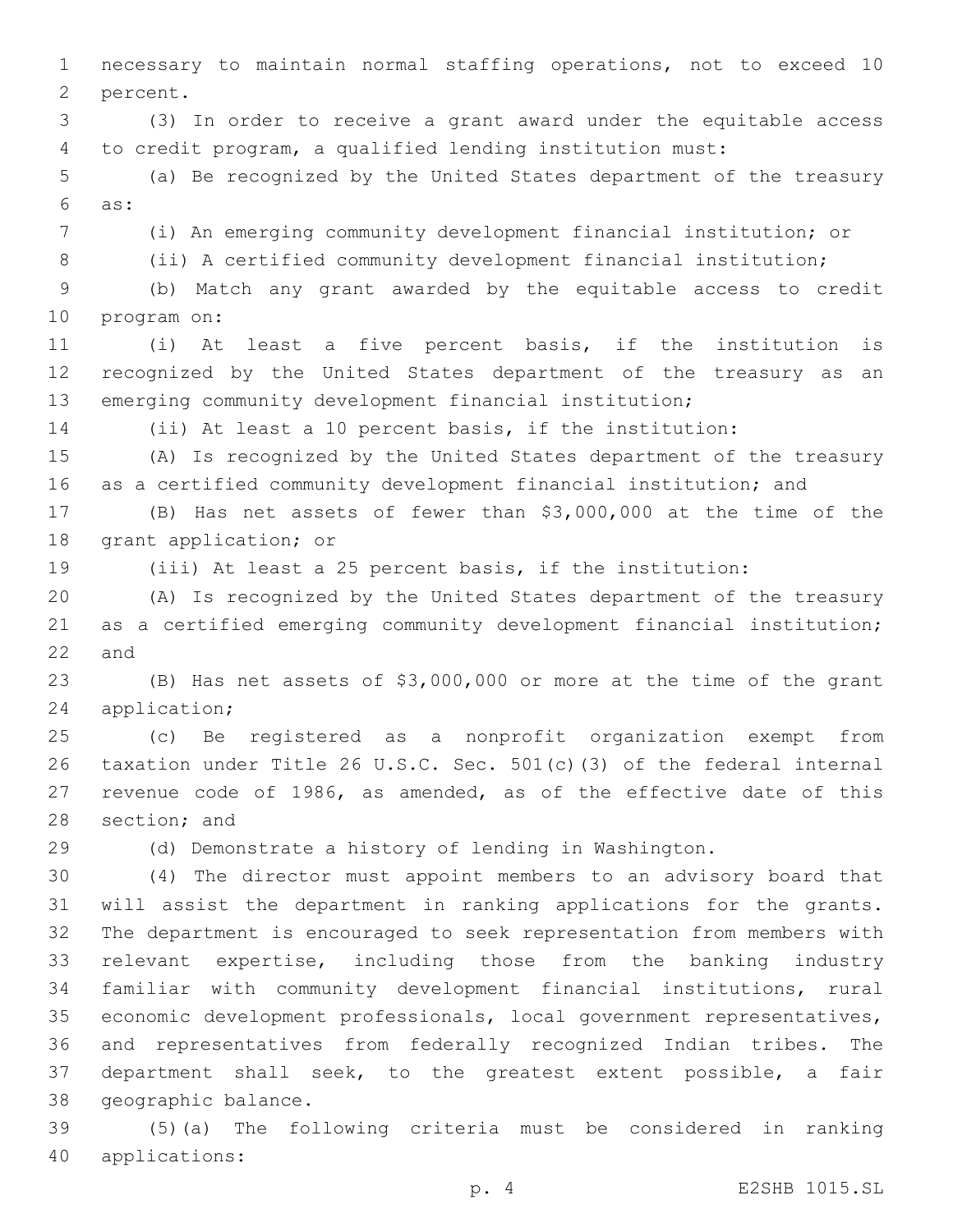(i) The number and total value of loans and investments closed during the previous five-year period by the qualified lending institution in Washington and the percentage of those loans and investments that went to historically underserved communities;

 (ii) Funds leveraged by the proposed grant award, which may be no less than 25 percent for certified community development financial institutions with net assets of \$3,000,000 or more at the time of the 8 grant application;

 (iii) Projected loan or investment production with the award over 10 the performance period of the grant;

 (iv) How the award supports the growth of the qualified lending 12 institution:

 (v) Past performance of loans and investments made by the qualified lending institution including, where applicable, past performance of loans and investments made using funds from the 16 equitable access to credit program; and

 (vi) Awards to a diversity of qualified lending institution awardees, including institutions of different sizes or with different target markets or products, access to historically underserved communities, or other differentiators that ensure a broad-base access 21 to capital.

 (b) The department may also include such additional criteria as it deems helpful in achieving the goal of ensuring access to credit 24 to underserved communities across the state.

 (6) Grants may be awarded from the equitable access to credit program beginning six months after the first tax credits are claimed pursuant to section 2 of this act. Grant awards must cease from the equitable access to credit program upon the expiration of this 29 chapter.

 (7) No loan or investment made by a qualified lending institution using funds awarded from the equitable access to credit program may have an interest rate that exceeds 200 basis points above the Wall Street Journal prime rate when the loan or investment is made.

 (8) Once a loan or investment made by a qualified lending institution using funds awarded from the equitable access to credit program has been repaid, the qualified lending institution must reloan the repaid funds consistent with the terms of this chapter.

 (9) A qualified lending institution that receives funds from the equitable access to credit program must submit a report to the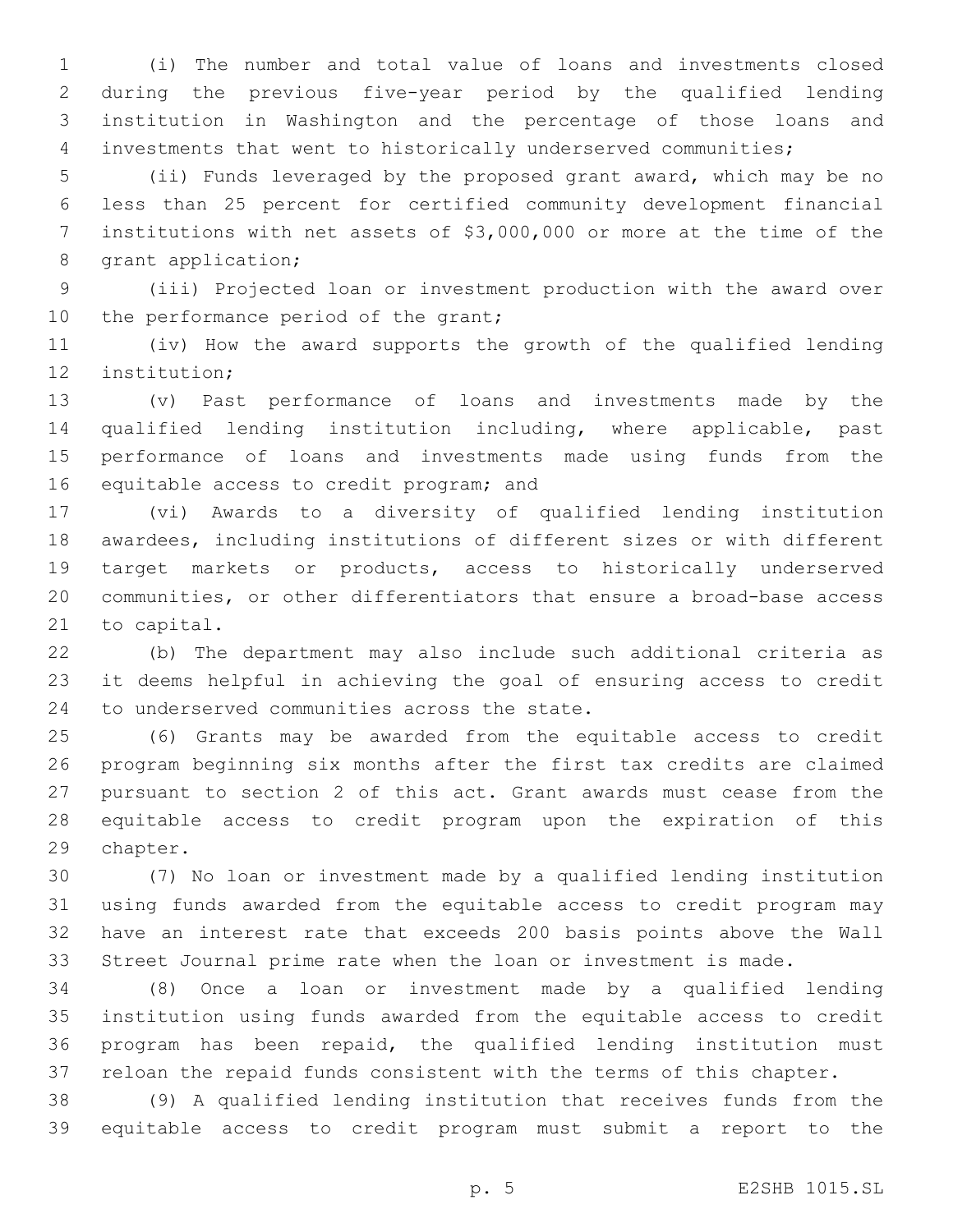1 department of commerce by June 30th of each year that contains the 2 following information: 3 (a) A list of loans and investments made using funds from the 4 equitable access to credit program's grant and associated match, 5 including, on a per-borrower or per-investee basis: 6 (i) The date the loan or investment was originated; 7 (ii) The amount of the loan or investment; 8 (iii) The total cost of the project, including owner equity and 9 leverage; 10 (iv) The interest rate and interest type; 11 (v) The Wall Street Journal prime rate at the time the loan or 12 investment is made; 13 (vi) The term; 14 (vii) The number of permanent full-time equivalent jobs projected 15 to be created in the business due to this financing; 16 (viii) Whether the loan or investment utilized a guarantee 17 program; 18 (ix) The North American industry classification system code; 19 (x) The entity structure; 20 (xi) Whether the investee or borrower is more than 50 percent 21 owned or controlled by: 22 (A) One or more minorities; 23 (B) One or more women; or 24 (C) One or more low-income persons; 25 (xii) The race of the primary investee(s) or borrower(s); 26 (xiii) Whether the primary investee or borrower is Hispanic or 27 Latino; and 28 (xiv) The location, by city and county, in which funds from the 29 program will be invested; 30 (b) Certification that each loan or investment made using funds 31 from the program was to a historically underserved community; and 32 (c) Other information as required by the department of commerce. 33 (10) No later than September 15th of each year, beginning in 34 2022, the department of commerce must submit a report to the 35 appropriate committees of the legislature that contains the following information:36 37 (a) The list of grant applicants, total value of grants 38 requested, and the location of each applicant; 39 (b) The list of grant recipients, total amount of awards, and 40 required match amounts; and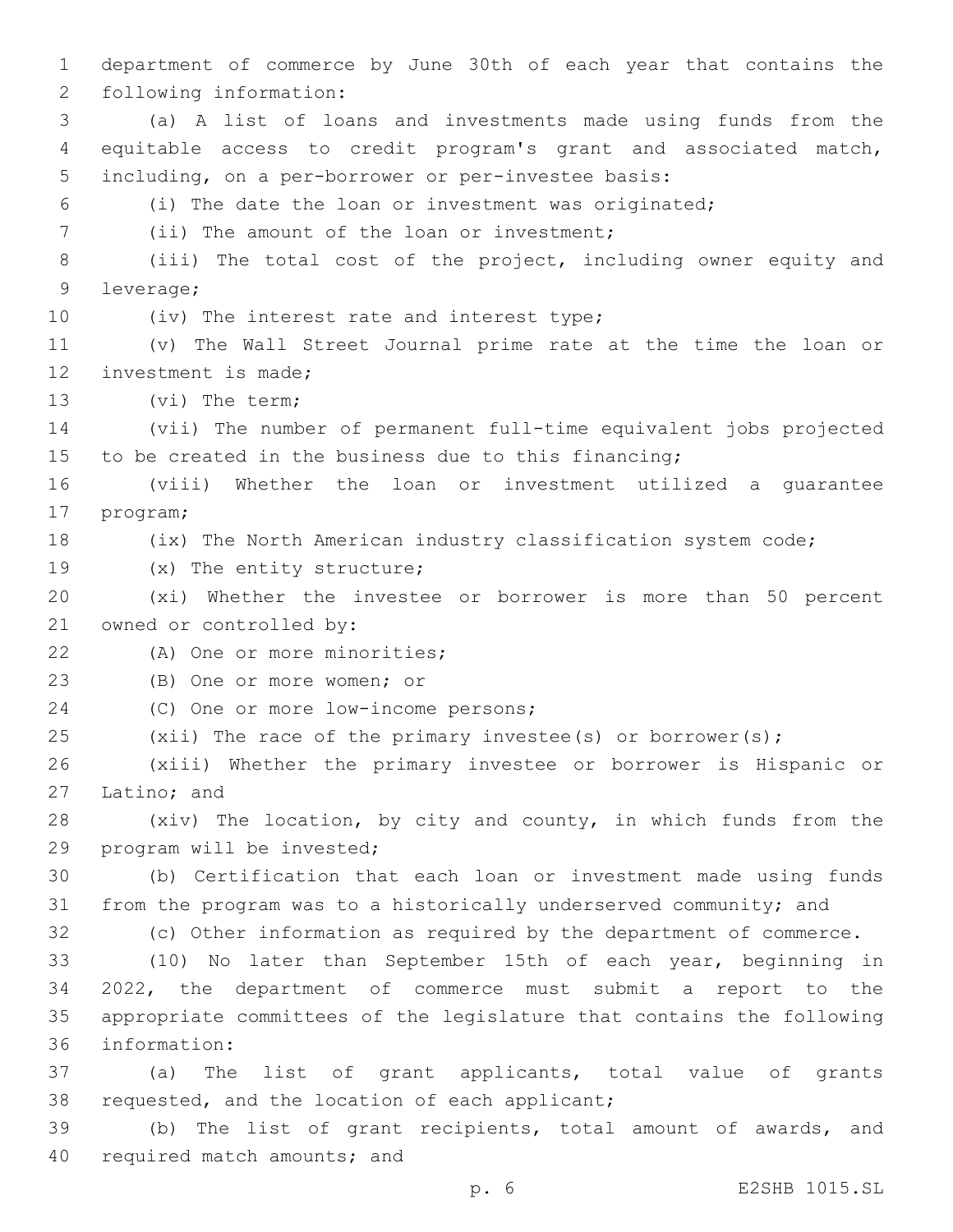(c) On an aggregate basis, information on loans and investments as reported under subsection (9) of this section.2

 (11) The department may contract for all or part of the 4 administration of this section.

 (12) The department may adopt rules as necessary to implement 6 this section.

 NEW SECTION. **Sec. 4.** The equitable access to credit program account is created in the custody of the state treasurer. All receipts from contributions to the equitable access to credit program created by this chapter must be deposited in the account. Expenditures from the account may be used only for the award of grants to qualified lending institutions from the equitable access to credit program and administrative costs pursuant to section 3 of this 14 act. Only the director of the department of commerce or the director's designee may authorize expenditures from the account. The account is subject to allotment procedures under chapter 43.88 RCW, but an appropriation is not required for expenditures. Any funds remaining in the account upon the expiration of this chapter must be transferred to the state general fund.

 NEW SECTION. **Sec. 5.** (1) This section is the tax preference performance statement for the tax preference contained in section 2, 22 chapter . . ., Laws of 2022 (section 2 of this act). This performance statement is only intended to be used for subsequent evaluation of the tax preference. It is not intended to create a private right of action by any party or to be used to determine eligibility for preferential tax treatment.

 (2) The legislature categorizes this tax preference as one intended to create or retain jobs pursuant to RCW 82.32.808(2)(c), as well as encourage community and economic development within communities that have historically lacked access to capital.

 (3) It is the legislature's specific public policy objective to create a program that encourages investment in small, underserved businesses to encourage community and economic development in 34 Washington.

 (4) The legislature intends to extend the expiration date of this tax preference if a review finds that the equitable access to credit program has had a net positive impact on investment in communities historically underserved by credit and on state and local tax

p. 7 E2SHB 1015.SL